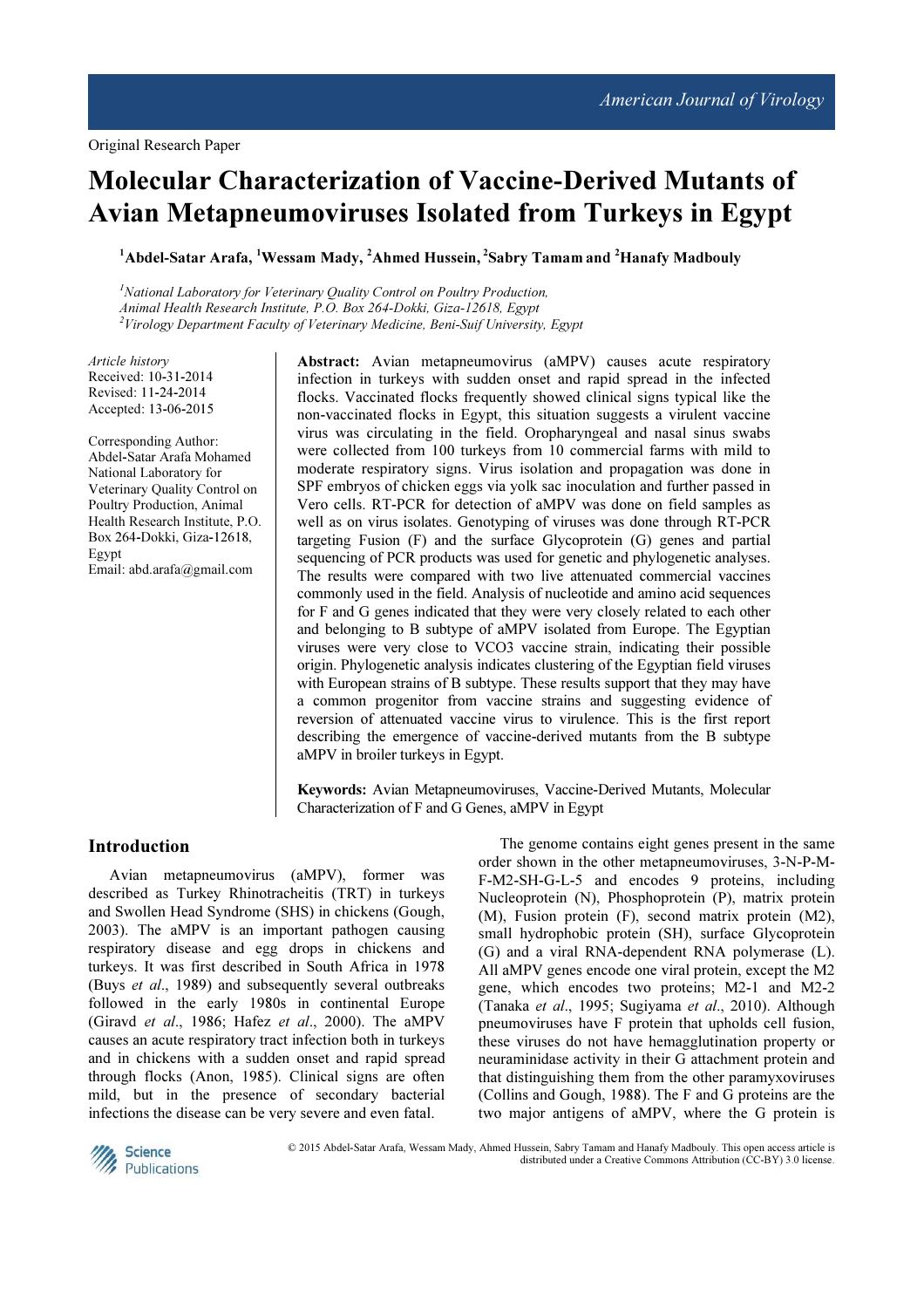known to be the most variable protein in human respiratory syncytial virus, which is the prototype of pneumovirus (Johnson et al., 1987), the F protein is one of the major immunogens expressed on the surface of pneumoviruses and so it is important in inducing protective immunity (Yu et al., 1994).

Avian metapneumoviruses have been classified into four subtypes, including A, B, C and D based on nucleotide sequence analysis and neutralization with monoclonal antibodies (Cook et al., 1993; Bayon-Auboyer et al., 2000). Many countries reported different subgroups of aMPV, mainly A or B, like Israel, Mexico, Morocco, Jordan, Brazil, Japan and many European countries (Hafez et al., 2000; OIE, 2008). The aMPV has been circulating globally since 1978, reported in the United States from a commercial turkey farm in Colorado in 1996 and subsequently in Minnesota (Cook et al., 1999). Few reports described the incidence and distribution of aMPV in Egypt; however, it caused serious problems in turkey production and affected the performance of turkey pouts and chickens (Collins and Gough, 1988; Mahmoud et al., 2008). As aMPV causes a considerable economic loss, several attempts have been made to develop a live attenuated vaccine (Cook et al. 1989a; 1989b; Williams et al., 1991). Vaccination has been used to protect flocks from virus infections to a certain extent (Buys et al., 1989).

Nucleotide sequence analysis of the G gene has been used for differentiating subtypes A and B and RT-PCR assays directed to the F and M genes are subtype specific and useful for detection of aMPV when subtype identity of the virus is known (OIE, 2008).

This work describes the molecular characterization of Avian metapneumoviruses isolated from infected turkey flocks in Egypt from 2008 to 2009 using partial sequencing of the (F) gene and the (G) gene and for differentiation between field and vaccine strains that was commonly applied in the field.

# Materials and Methods

#### Samples

Oropharyngeal and nasal sinus swabs were collected from 100 turkeys from 10 commercial farms sourced from 3 Egyptian Governorates (Giza, Beni-Suif and Cairo) from 2008 to 2009 and named as Giza-1-5, 9, 10, Beni-Suif-6, 7 and Cairo-8. These flocks were vaccinated with different regimens, for example, 2 flocks (Giza-1 and Beni-Suif-7) with 2 vaccines (one day old live spray and inactivated combined ND+TRT s/c at 45 days) and two flocks (Giza-3, 4) with 3 vaccinations (1 killed then 2 live) and 1 non vaccinated flock (Cairo-8). Other flocks were vaccinated with at least one live attenuated vaccine.

The symptoms began from 10 days up to 2 months post last vaccination in vaccinated flocks and ranged

from mild to moderate respiratory distress, facial edema and nasal discharge with sinusitis occasionally. The swabs were pooled from each farm (10swabs/pool) and immersed in Phosphate Buffer Saline (PBS) with antibiotic (Penicillin 0.5 U/ml and Streptomycin 0.5 mg/ml) then centrifuged at 1000 xg for 10 min. The supernatant were passed through a 0.450 µm membrane filter and kept at -80°C for virological and molecular diagnosis.

Vaccines: Two live attenuated commercial vaccines were used, Aviffa® and Nemovac®. They were used for sequence comparison between field and vaccine strains. The vaccine strain (VCO3/60616 B subtype, accession number: AB548428) was used for sequence comparison.

Virus isolation and propagation: The pooled swabs from the 10 cases were inoculated in SPF embryos of chicken eggs via yolk sac route at 5-7 days old embryos and further passed in Vero cells for two successive passages using Minimum Essential Medium (MEM) supplemented with 10% fetal bovine serum containing penicillin (0.5 U/ml) and streptomycin (0.5 mg/ml).

#### RT-PCR and Genetic Analysis

The B subtype strain UK/8/94 (GenBank Accession number Y14294) was used as the standard for comparisons (Juhasz and Easton, 1994; Naylor et al., 1998).

RNAs were extracted from oropharyngeal and nasal swabs from each case for direct detection of aMPV and also to confirm virus isolation using RNA Extraction kit (QIAmp Viral RNA Mini kit, Cat. No. 52904, Qiagen, Valencia, Calif, USA). Reserve Transcription (RT) was performed using RT random hexamer primers or G6 primer (Naylor et al., 1998) and AMV reverse transcriptase (Roche, Cat. No.13490320) according to the manufacturer's instructions, the RT reactions were done using 5 µL of purified RNA in a 20 µL reaction volume and this step was carried out on thermal cycler (T3, Biometra, Germany) with a thermal profile of 42°C/30 min then 85°C for 5 min.

Partial Fusion (F) and attachment (G) genes of aMPV were amplified by PCR with primers designed from consensus sequences of aMPV as follow: Polymerase Chain Reaction (PCR) was done in a final volume of 25 µL using PCR kit (ABgene-Thermo, UK) and 2 µL of gene specific primers for G and F genes (Table 1) and 5 µL of cDNA. The RT-PCR for aMPV was based on sequences of the G genes of A and B subtype viruses (Juhasz and Easton, 1994). The oligonucleotide, G6-, for priming the RT reaction, had sequence common to both subtypes and was used in the first PCR with oligonucleotide G1+, consequent to the beginning of the gene, that able to hybridize with RNA of both virus subtypes. The 444 base pairs (bp) product was used in a nested PCR with oligonucleotide G5 and able to hybridize to RNA of both subtypes with oligonucleotides G8+ A, specific for A subtype or G9+B, specific for B subtype, generating cDNAs of 268 and 361 bp, respectively (Naylor et al., 1997).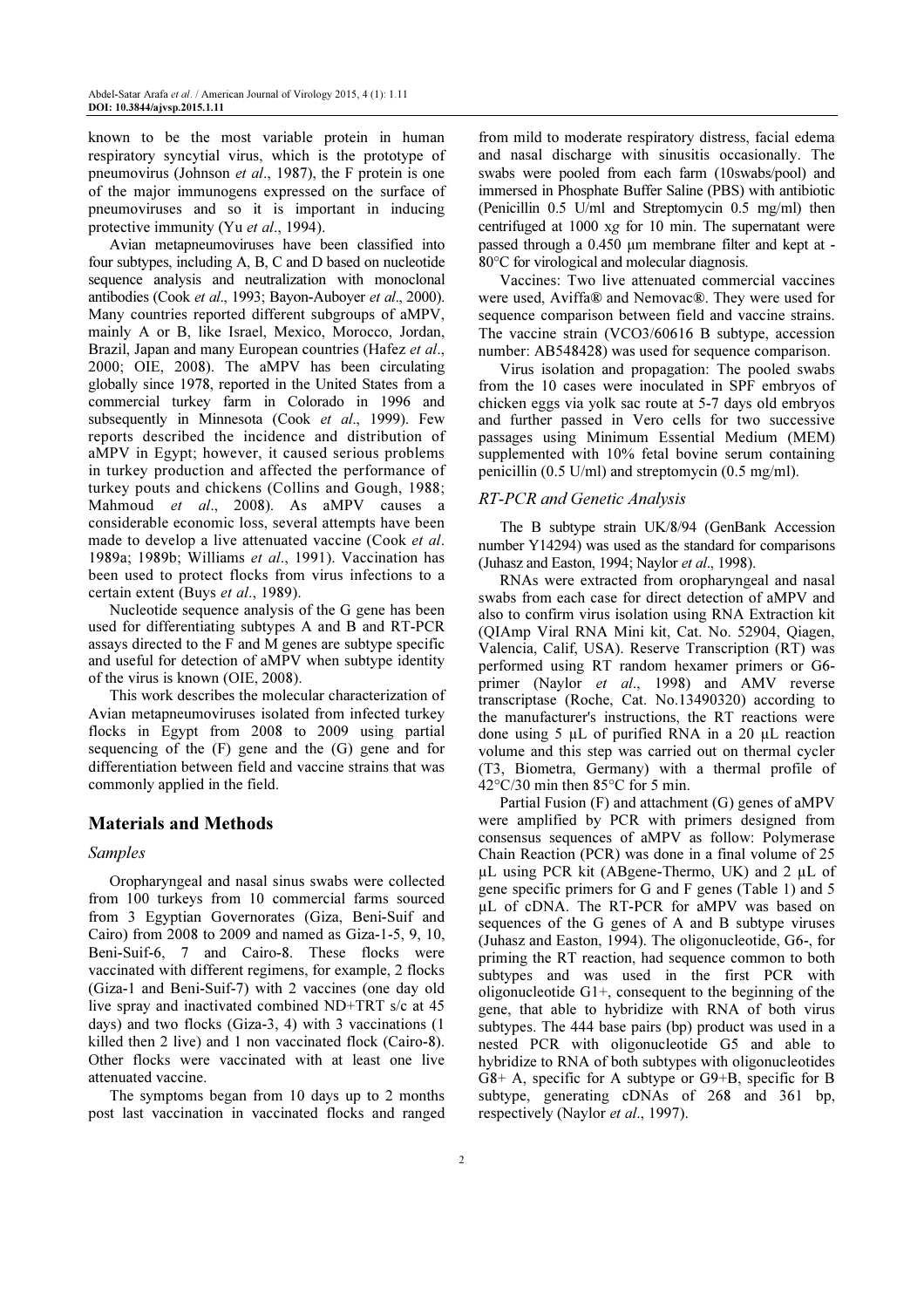Abdel-Satar Arafa et al. / American Journal of Virology 2015, 4 (1): 1.11 DOI: 10.3844/ajvsp.2015.1.11

|                 | Table 1. Primers used for F and G genes of aMPV |      |              |                             |
|-----------------|-------------------------------------------------|------|--------------|-----------------------------|
| Oligonucleotide | Sequence                                        | Gene | Position     | Reference                   |
| G6-             | <b>CTGACAAATTGGTCCTGATT</b>                     | G    | 422 to 441   | Juhasz and Easton (1994)    |
| $G5-$           | CAAAGA A/GCCAATAAGCCCAG                         | G    | 401 to 419   |                             |
| $G8+A$          | CACTCACTGTTAGCGTCATAG                           | G    | 152 to 171   |                             |
| $G9 + B$        | TAGTCCTCAAGCAAGTCCTCG                           | G    | 68 to 87     |                             |
| $G1 + A$        | GGGACAAGTATCTCTATG                              | G    | 1 to 18      |                             |
| $G1 + B$        | GGGACAAGTATCCAGATG                              | G    | 1 to 18      |                             |
| $F13 - B$       | <b>CCCGACTTTGTTGCTGCCAA</b>                     | F    | 1187 to 1206 | Naylor <i>et al.</i> (1998) |
| $F11 + B$       | GTCAGATTAGCCTCATGCTGAAC                         | F    | 728 to 750   |                             |
| $F10-B$         | AGGCTACCATGCTTACAGGG                            | F    | 1116 to 1135 |                             |

The nucleotide positions correspond to those in the sequence of type B strain UK/8/94, GenBank Accession number Y14294

The initial denaturation step was done at 94°C for 10 min, followed by 35 cycles (94°C for 1 min, 51°C for 1 min and  $72^{\circ}$ C for 2 min), a final elongation step at 72°C for 10 min was performed. The size of the amplicons was examined according to the target gene amplified (Tables 1 and 2) and according to the literature (Cavanagh et al., 1999). Each reaction was analyzed by 1.5% agar gel electrophoresis, stained with ethidium bromide and visualized under ultraviolet rays using 100 bp DNA ladder as a marker (Qiagen, Germany) and sequenced using BigDye Terminator v3.1 Cycle Sequencing Kit with automatic sequencer (ABI-3130, Applied Biosystems, Foster City, CA). Nucleotide and amino acid sequence analysis as well as Phylogenetic analysis were carried out using the sequences of PCR products of F and G genes of the Egyptian isolates and vaccine strains. Multiple and pairwise sequence alignments were done by using the ClustalV algorithm of BioEdit software and MegAlign program from LaserGene Biocomputing Software Package (DNASTAR, Madison, WI). The phylogenetic tree of the G gene was constructed using the neighbour-joining method of MEGA6 software (Tamura et al., 2013) as well as the evolutionary divergence between sequences was also estimated using the same software. The partial sequences of the F gene and G gene of the Egyptian isolate (Giza-TRT-4- 2009) were submitted to Genbank and accepted as HQ677586 and JX647840, respectively.

#### Results

#### Results of RT-PCR for aMPV

Eight samples (Giza-TRT-1, Giza-TRT-2, Giza-TRT-3, Giza-TRT-4, Giza-TRT-5, Beni-Suif-TRT-7, Cairo-TRT-8 and Giza-TRT-10) were positive by RT-PCR for direct detection of aMPV and showed two specific bands at 489 bp and 408 bp of F gene in nested RT-PCR (Table 2).

The results indicated that the 2 vaccines used, Aviffa® and Vaccine Nemovac®, were positive for F

gene by nested PCR. Both PCRs were positive either by using the 2 primer pairs "F13B+F11B" that yielded a product of 489 bp, or by the nested primer pairs "F10B+F11B" that yielded a product of 408 bp (Table 2). The eight samples (Giza-TRT-1, Giza-TRT-2, Giza-TRT-3, Giza-TRT-4, Giza-TRT-5, Beni-Suif-TRT-7, Cairo-TRT-8 and Giza-TRT-10) were positive by RT-PCR for direct detection of aMPV and produced a specific 444 bp of G gene using 2 sets of primers G1A+G5- and G1B+G5- and by the nested primer pairs G9B+G5- that yielded a product of 361 bp specific for B subtype while they were negative using the nested primer pairs G8A+G5- that specific for A subtype (Table 2).

The results of nested PCR for G gene indicated that the 2 vaccines used, Vaccine Aviffa® and Vaccine Nemovac®, as well as samples (Giza-TRT-1, Giza-TRT-2, Giza-TRT-3, Giza-TRT-4, Giza-TRT-5, Beni-Suif-TRT-7, Cairo-TRT-8 and Giza-TRT-10) were positive for both PCRs using the 2 primer pairs "G1A+G5- and G1B+G5-" that yielded a product of 444 bp and by the nested primer pairs "G9B+G5-" that yielded a product of 361 bp specific for B subtype while both vaccines tested negative using the nested primer pairs G8A+G5- that were specific for A subtype (Table 2). These results indicated that the 2 vaccines as well as those samples were related to B subtype of aMPV. Samples TRT-6 and TRT-9 showed negative PCR results indicating that the virus is not the cause of the signs and there are other causes of respiratory disease in turkeys in these flocks.

# Results of Virus Isolation and Propagation

The aMPV isolation and propagation was done in embryo chicken eggs via yolk sac inoculation route and further passed twice in Vero cells (Fig. 1). Virus isolation was completed for five out of the ten samples (Giza-TRT-1, Giza-TRT-3, Giza-TRT-4, Beni-Suif-TRT-7 and Cairo-TRT-8). These five isolates were confirmed positive by RT-PCR for aMPV and produced a specific 489 bp of F gene.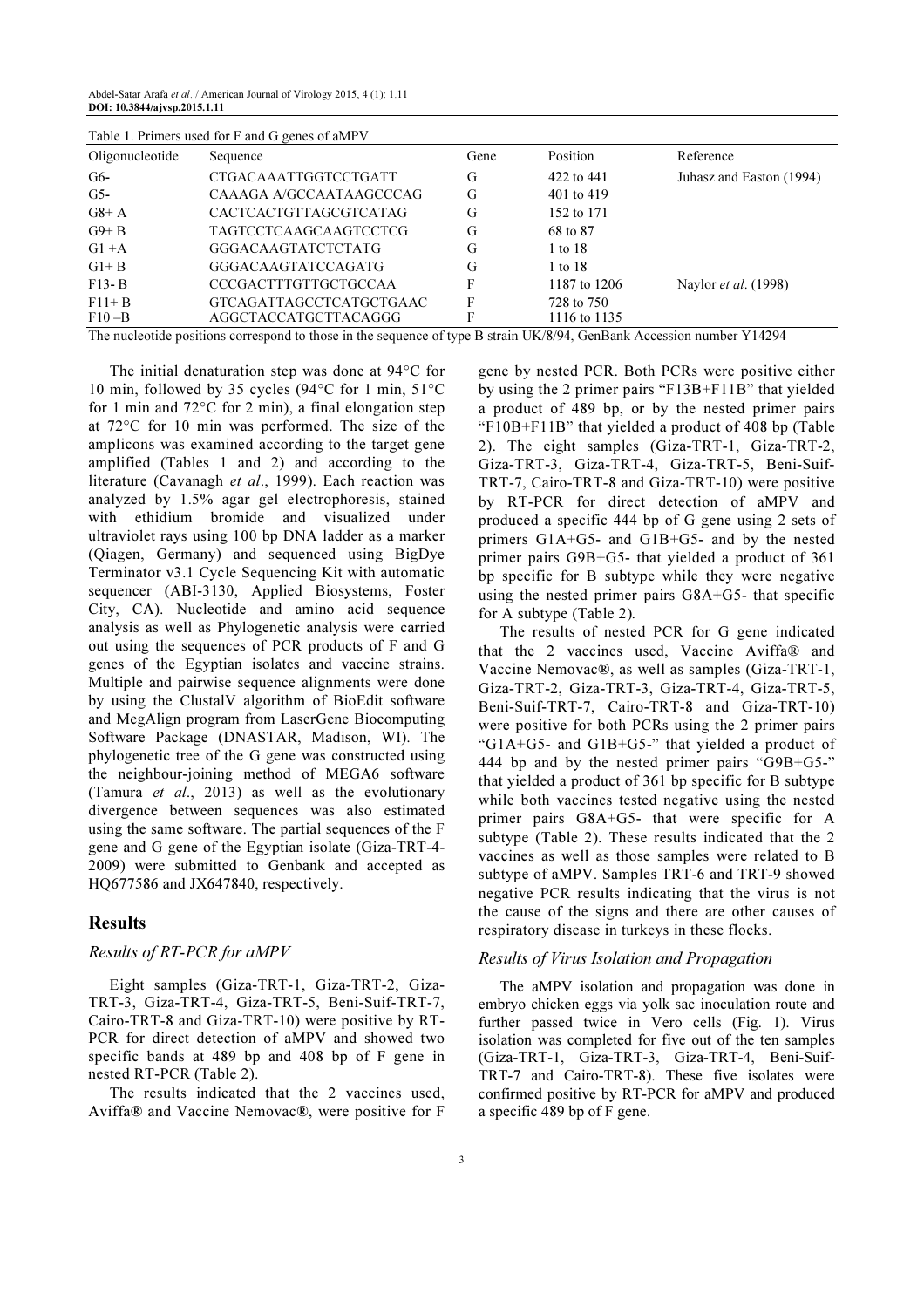

Fig. 1. Vero cells infected with aMPV of isolate Giza-TRT-4 after 72 h post infection, the infected cells showed vacculation, rounding and aggregations in comparison to normal non infected negative control at the lower left corner of the figure

| Table 2. Results of RT-PUR for F gene and G gene |                                               |                                        |                                                        |                       |                                          |                      |
|--------------------------------------------------|-----------------------------------------------|----------------------------------------|--------------------------------------------------------|-----------------------|------------------------------------------|----------------------|
| Sample                                           | F gene<br>1st PCR<br>$F13B + F11B$<br>(489 b) | Nested PCR<br>$F10B + F11B$<br>(408 b) | G gene<br>1st PCR<br>$G1A+G5$<br>(444 b <sub>p</sub> ) | $G1B+G5$<br>(444 b p) | <b>Nested PCR</b><br>$G8A+G5$<br>(268 b) | $G9B+G5$<br>(361 bp) |
| Vaccine Affifa®                                  |                                               |                                        |                                                        |                       |                                          |                      |
| Vaccine Nemovac <sup>®</sup>                     |                                               |                                        |                                                        |                       |                                          |                      |
| Giza-TRT-1                                       |                                               |                                        |                                                        |                       |                                          |                      |
| Giza-TRT-2                                       |                                               |                                        |                                                        |                       |                                          |                      |
| Giza-TRT-3                                       |                                               |                                        |                                                        |                       |                                          |                      |
| Giza-TRT-4                                       |                                               |                                        |                                                        |                       |                                          |                      |
| Giza-TRT-5                                       |                                               |                                        |                                                        |                       |                                          |                      |
| Beni-sueif-TRT-6                                 |                                               |                                        |                                                        |                       |                                          |                      |
| Beni-sueif-TRT-7                                 |                                               |                                        |                                                        |                       |                                          |                      |
| Cairo-TRT-8                                      |                                               |                                        |                                                        |                       |                                          |                      |
| Giza-TRT-9                                       |                                               |                                        |                                                        |                       |                                          |                      |
| Giza-TRT-10                                      |                                               |                                        |                                                        |                       |                                          |                      |

 $T_{\rm{t}}$   $T_{\rm{t}}$   $T_{\rm{t}}$   $T_{\rm{t}}$   $T_{\rm{t}}$   $T_{\rm{t}}$   $T_{\rm{t}}$   $T_{\rm{t}}$   $T_{\rm{t}}$   $T_{\rm{t}}$   $T_{\rm{t}}$   $T_{\rm{t}}$   $T_{\rm{t}}$   $T_{\rm{t}}$   $T_{\rm{t}}$   $T_{\rm{t}}$   $T_{\rm{t}}$   $T_{\rm{t}}$   $T_{\rm{t}}$   $T_{\rm{t}}$   $T_{\rm{t}}$   $T_{\rm{t}}$ 

The 1<sup>st</sup> PCR for F gene was done using primers F13B+F11B with positive product of 489 bp, while the Nested PCR was done using primers F10B+F11B with positive product of 408 bp

### Results of Sequencing and Genetic Analysis

The amplified part of the F and G genes from the field viruses were sequenced and compared with the other aMPV strains. (Fig. 2-6).

The nucleotide sequence analysis of the F gene revealed minor changes between field isolates and vaccine strains used in this analysis. The most characteristic change was reported in site 102 where it was "T" in vaccine strains while it was "C" in another field isolates, also G220A could differentiate only between Nemovac® and Aviffa® vaccine as well as other field strains but could not differaentiate between Aviffa® and other field isolates (Fig. 2). The only characteristic amino acid change was shown in position 74 (E74K) of F gene that can differentiate Nemovac® than other strains in this analysis but not differentiate between Aviffa® and field isolates (Fig. 3)

The nucleotide percent identity between Egyptian isolate (Giza-TRT-4) and other field and vaccine strains from Europe for the F gene ranged from 98.5% to 98.9%, while it was 99.6% and 99.8% of the 2 vaccines used in the comparison (Nemovac® and Aviffa®), respectively and it was 99.1% with vaccine ancestor strain VCO3 (Fig. 4). These data indicate a close relatedness of Egyptian viruses to vaccine strains.

The nucleotide sequence comparison showed similarity of Egyptian isolates and characteristic single nucleotide change at position 107 (A) in comparison to aMPV (strain 6574) attachment protein (G), while there was another change in position 270 (G to A) in the Egyptian isolates similar to strains 872S and 6574 but different from other strains from Nigeria, Korea, Israel and Brazil (Fig. 5). The mutation at this site caused amino acid change at protein level from Glycine to Agrinine G/R in Egyptian viruses and in strain 672S differentiating them from VCO3 strain and other strains (Fig. 6).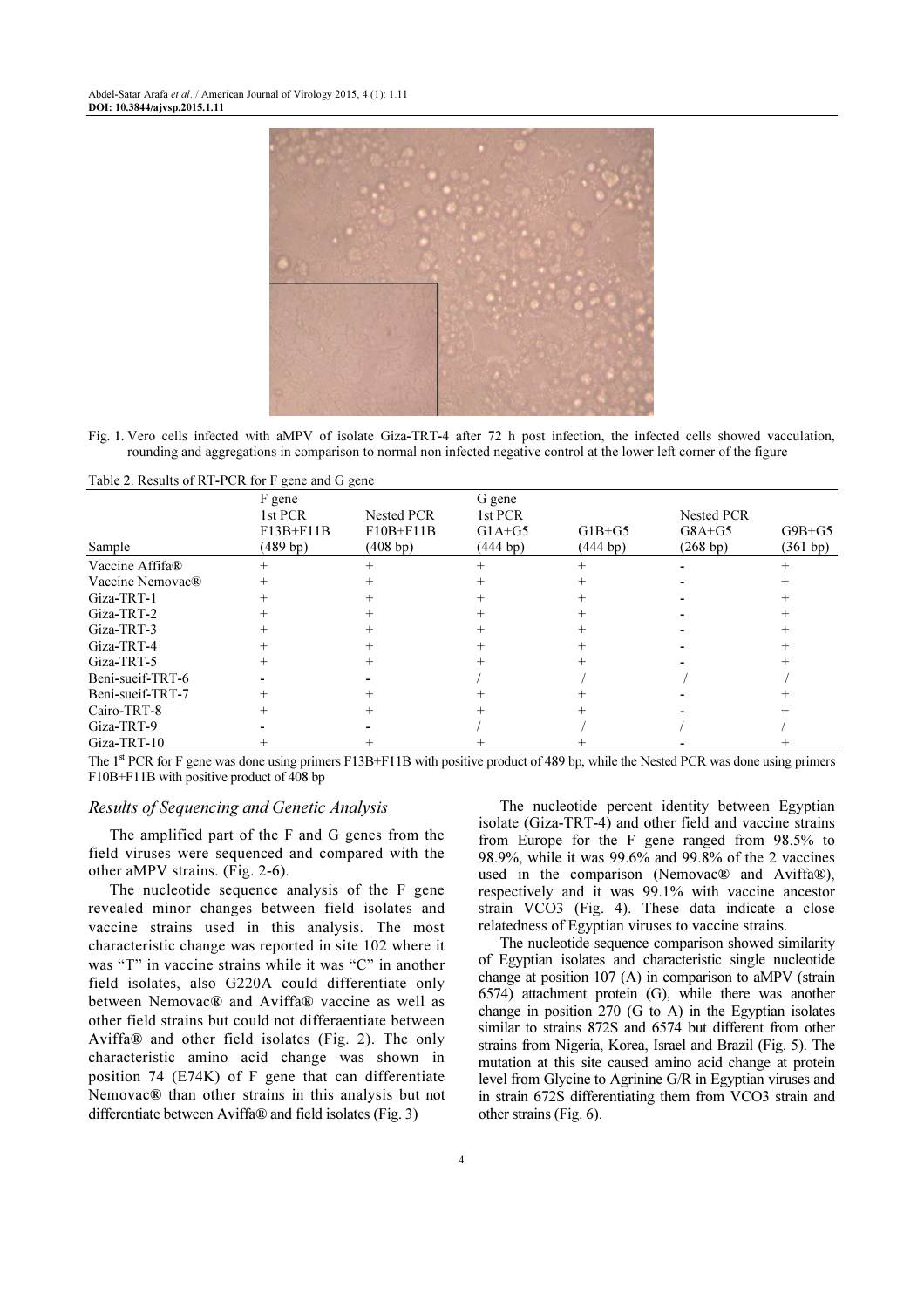#### Abdel-Satar Arafa et al. / American Journal of Virology 2015, 4 (1): 1.11 DOI: 10.3844/ajvsp.2015.1.11

|                                                 | 10                                                                                                                                                                                                                    | 20  | 30  | 40           | 50  | 60        | 70  | 80  | 90  | 100 |
|-------------------------------------------------|-----------------------------------------------------------------------------------------------------------------------------------------------------------------------------------------------------------------------|-----|-----|--------------|-----|-----------|-----|-----|-----|-----|
|                                                 | المتما المتما متما المتما المتما المتمار لمتما لمتما المتما لمتما لمتما لمتما المتما لمتما لمتما المتما لمتما<br>CCTCATGCTGAACAATAGAGCAATGGTTAGGAGGAAAGGGTTTGGAATACTTATAGGTGTTTACGGGGGGACTGTAGTGTATATGGTGCAACTCCCAATA |     |     |              |     |           |     |     |     |     |
| strain-VCO3-60616<br>isolate French             |                                                                                                                                                                                                                       |     |     |              |     |           |     |     |     |     |
| isolate Hungarian 89                            |                                                                                                                                                                                                                       |     |     |              |     |           |     |     |     |     |
| isolate Hungarian 97<br>isolate Italian         |                                                                                                                                                                                                                       |     |     |              |     |           |     |     |     |     |
| isolate United Kingdom                          | ---------------                                                                                                                                                                                                       |     |     |              |     |           |     |     |     |     |
| <b>AVIFFA VACCINE</b>                           |                                                                                                                                                                                                                       |     |     |              |     |           |     |     |     |     |
| NEMOVAC VACCINE<br>Giza-TRT-2                   |                                                                                                                                                                                                                       |     |     |              |     |           |     |     |     |     |
| Giza-TRT-5                                      |                                                                                                                                                                                                                       |     |     |              |     |           |     |     |     |     |
| Beni-suif-TRT-7                                 |                                                                                                                                                                                                                       |     |     |              |     |           |     |     |     |     |
| Giza-TRT-10<br>Giza-TRT-4                       |                                                                                                                                                                                                                       |     |     |              |     | $\lambda$ |     |     |     |     |
| Giza-TRT-1                                      |                                                                                                                                                                                                                       |     |     |              |     |           |     |     |     |     |
| Giza-TRT-3                                      |                                                                                                                                                                                                                       |     |     |              |     |           |     |     |     |     |
| Cairo-TRT-8                                     |                                                                                                                                                                                                                       |     |     |              |     |           |     |     |     |     |
|                                                 | 110                                                                                                                                                                                                                   | 120 | 130 | 140          | 150 | 160       | 170 | 180 | 190 | 200 |
| strain-VCO3-60616                               | TTTGGAGTTATAGAGACACCCTGCTGGAGAGTGGTAGCTGCACCCCTCTGTAGACATGAGAGGGAGAGTTATGCTTGTCTGCTGCGGGAAGATCAGGGGT                                                                                                                  |     |     |              |     |           |     |     |     |     |
| isolate French                                  |                                                                                                                                                                                                                       |     |     |              |     |           |     |     |     |     |
| isolate Hungarian 89                            |                                                                                                                                                                                                                       |     |     |              |     |           |     |     |     |     |
| isolate Hungarian 97<br>isolate Italian         |                                                                                                                                                                                                                       |     |     |              |     |           |     |     |     |     |
| isolate United Kingdom                          | . <b>. A</b>                                                                                                                                                                                                          |     |     |              |     |           |     |     |     |     |
| <b>AVIFFA VACCINE</b>                           | .                                                                                                                                                                                                                     |     |     |              |     |           |     |     |     |     |
| NEMOVAC VACCINE<br>Giza-TRT-2                   |                                                                                                                                                                                                                       |     |     |              |     |           |     |     |     |     |
| Giza-TRT-5                                      |                                                                                                                                                                                                                       |     |     |              |     |           |     |     |     |     |
| Beni-suif-TRT-7                                 |                                                                                                                                                                                                                       |     |     |              |     |           |     |     |     |     |
| Giza-TRT-10<br>Giza-TRT-4                       |                                                                                                                                                                                                                       |     |     |              |     |           |     |     |     |     |
| Giza-TRT-1                                      |                                                                                                                                                                                                                       |     |     |              |     |           |     |     |     |     |
| Giza-TRT-3<br>Cairo-TRT-8                       |                                                                                                                                                                                                                       |     |     |              |     |           |     |     |     |     |
|                                                 |                                                                                                                                                                                                                       |     |     |              |     |           |     |     |     |     |
|                                                 | 210                                                                                                                                                                                                                   | 220 | 230 | 240          | 250 | 260       | 270 | 280 | 290 | 300 |
| strain-VCO3-60616                               | GGTACTGCACTAATGCAGGATCAACTGCTTACTACCCAAATGAAGATGACTGCGAGGTAAGAGATGACTATGTGTTCTGTGATACTGCAGCAGGTATAAA                                                                                                                  |     |     |              |     |           |     |     |     |     |
| isolate French                                  |                                                                                                                                                                                                                       |     |     |              |     |           |     |     |     |     |
| isolate Hungarian 89                            |                                                                                                                                                                                                                       |     |     |              |     |           |     |     |     |     |
| isolate Hungarian 97<br>isolate Italian         |                                                                                                                                                                                                                       |     |     |              |     |           |     |     |     |     |
| isolate United Kingdom                          |                                                                                                                                                                                                                       |     |     |              |     |           |     |     |     |     |
| <b>AVIFFA VACCINE</b><br>NEMOVAC VACCINE        |                                                                                                                                                                                                                       |     |     |              |     |           |     |     |     |     |
| Giza-TRT-2                                      |                                                                                                                                                                                                                       |     |     |              |     |           |     |     |     |     |
| Giza-TRT-5                                      |                                                                                                                                                                                                                       |     |     |              |     |           |     |     |     |     |
| Beni-suif-TRT-7<br>Giza-TRT-10                  |                                                                                                                                                                                                                       |     |     |              |     |           |     |     |     |     |
| Giza-TRT-4                                      |                                                                                                                                                                                                                       |     |     |              |     |           |     |     |     |     |
| Giza-TRT-1<br>Giza-TRT-3                        |                                                                                                                                                                                                                       |     |     |              |     |           |     |     |     |     |
| Cairo-TRT-8                                     |                                                                                                                                                                                                                       |     |     |              |     |           |     |     |     |     |
|                                                 |                                                                                                                                                                                                                       |     |     |              |     |           |     |     |     |     |
|                                                 | 310                                                                                                                                                                                                                   | 320 | 330 | 340          | 350 | 360       | 370 | 380 | 390 | 400 |
| strain-VCO3-60616                               | TGTTGCATCAGAGGTGGAGCAGTGCAACCAAAACATATCAACCTCTACTTACCCTTGCAAAGTTAGCACAGGGAGACACCCTGTAAGCATGGTAGCCTTA                                                                                                                  |     |     |              |     |           |     |     |     |     |
| isolate French                                  |                                                                                                                                                                                                                       |     |     |              |     |           |     |     |     |     |
| isolate Hungarian 89<br>isolate Hungarian 97    |                                                                                                                                                                                                                       |     |     |              |     |           |     |     |     |     |
| isolate Italian                                 |                                                                                                                                                                                                                       |     |     | . <b>C</b> . |     |           |     |     |     |     |
| isolate United Kingdom<br><b>AVIFFA VACCINE</b> |                                                                                                                                                                                                                       | .   |     |              |     |           |     |     |     |     |
| NEMOVAC VACCINE                                 |                                                                                                                                                                                                                       |     |     |              |     |           |     |     |     |     |
| Giza-TRT-2                                      |                                                                                                                                                                                                                       |     |     |              |     |           |     |     |     |     |
| Giza-TRT-5<br>Beni-suif-TRT-7                   |                                                                                                                                                                                                                       |     |     |              |     |           |     |     |     |     |
| Giza-TRT-10                                     |                                                                                                                                                                                                                       |     |     |              |     |           |     |     |     |     |
| Giza-TRT-4<br>Giza-TRT-1                        |                                                                                                                                                                                                                       |     |     |              |     |           |     |     |     |     |
| $Gi$ za-TRT-3                                   |                                                                                                                                                                                                                       |     |     |              |     |           |     |     |     |     |
| Cairo-TRT-8                                     |                                                                                                                                                                                                                       |     |     |              |     |           |     |     |     |     |
|                                                 | 410                                                                                                                                                                                                                   | 420 | 430 | 440          | 450 | 460       |     |     |     |     |
|                                                 |                                                                                                                                                                                                                       |     |     |              |     |           |     |     |     |     |
| strain-VCO3-60616                               | ACCCCCTTGGGAGGTTTAGTATCATGTTATGAAGGTGTGAGTTGCTCCATTGGCAGCAACAAAG                                                                                                                                                      |     |     |              |     |           |     |     |     |     |
| isolate French<br>isolate Hungarian 89          |                                                                                                                                                                                                                       |     |     |              |     |           |     |     |     |     |
| isolate Hungarian 97                            |                                                                                                                                                                                                                       |     |     |              |     |           |     |     |     |     |
| isolate Italian                                 |                                                                                                                                                                                                                       |     |     |              |     |           |     |     |     |     |
| isolate United Kingdom<br><b>AVIFFA VACCINE</b> |                                                                                                                                                                                                                       |     |     |              |     |           |     |     |     |     |
| NEMOVAC VACCINE                                 |                                                                                                                                                                                                                       |     |     |              |     |           |     |     |     |     |
| Giza-TRT-4<br>Giza-TRT-1                        |                                                                                                                                                                                                                       |     |     |              |     |           |     |     |     |     |
| Giza-TRT-3                                      |                                                                                                                                                                                                                       |     |     |              |     |           |     |     |     |     |
| Cairo-TRT-8                                     |                                                                                                                                                                                                                       |     |     |              |     |           |     |     |     |     |

Fig. 2. Partial F gene nucleotides sequence comparison of field viruses of aMPV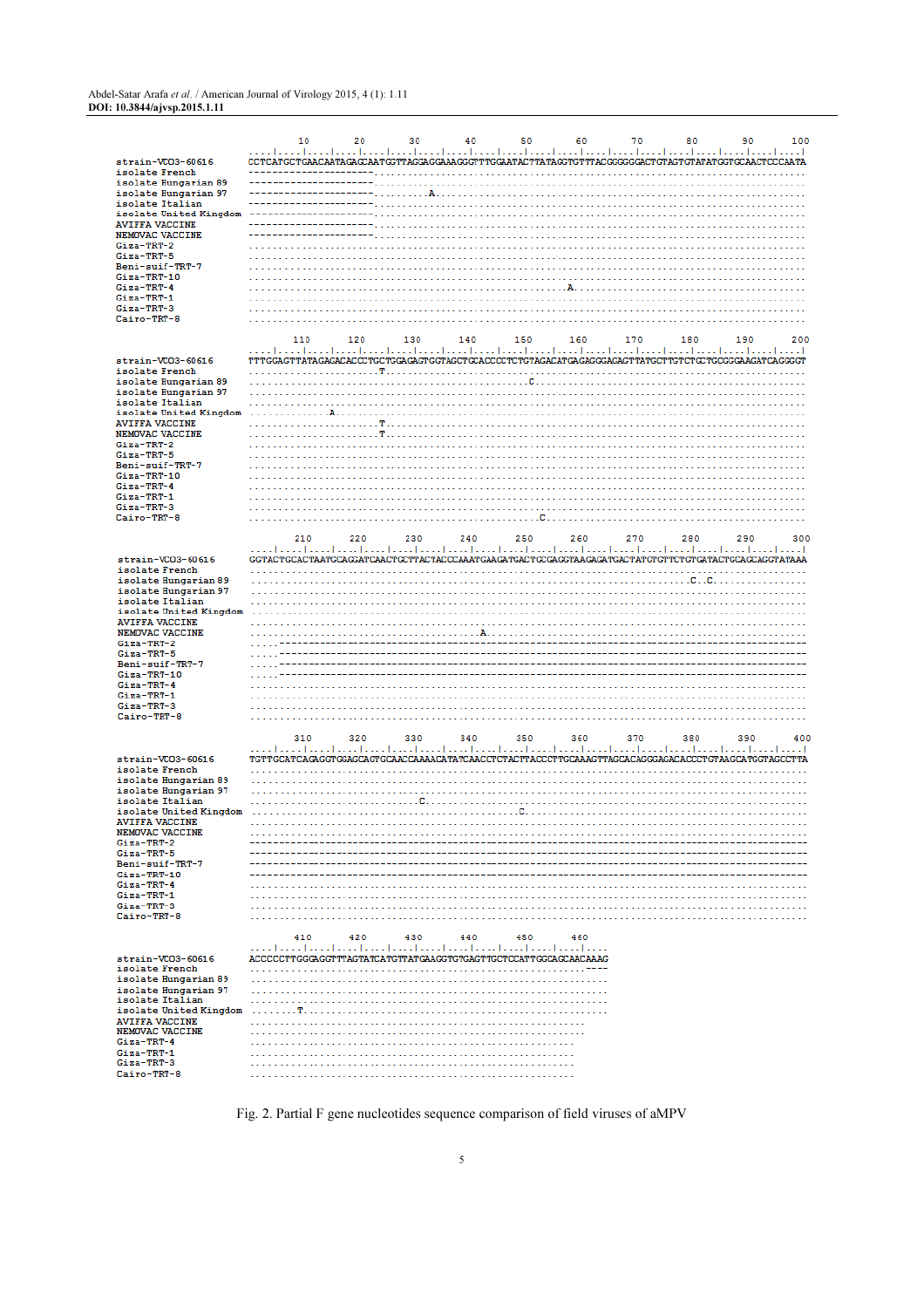|                                     | 10                                                                                                   |     | 30  | 40                                                                                                   | 50  | 60 | 70 |    |    | 100 |
|-------------------------------------|------------------------------------------------------------------------------------------------------|-----|-----|------------------------------------------------------------------------------------------------------|-----|----|----|----|----|-----|
|                                     |                                                                                                      | 20  |     |                                                                                                      |     |    |    | 80 | 90 |     |
|                                     |                                                                                                      |     |     | المتطلق والمتمرا ومصاحبها ومتطلق والمتوا ومتوا ومتواصحها ومتوا ومتوا ومتوا ومتوا ومتوا ومتوا ومتوازر |     |    |    |    |    |     |
| strain-VCO3-60616<br>isolate French | LMLNNRAMVRRKGFGILIGVYGGTVVYMVOLPIFGVIETPCWRVVAAPLCRHERESYACLLREDOGWYCTNAGSTAYYPNEDDCEVRDDYVFCDTAAGIN |     |     |                                                                                                      |     |    |    |    |    |     |
|                                     |                                                                                                      |     |     |                                                                                                      |     |    |    |    |    |     |
| isolate Hungarian 89                |                                                                                                      |     |     |                                                                                                      |     |    |    |    |    |     |
| isolate Hungarian 97                |                                                                                                      |     |     |                                                                                                      |     |    |    |    |    |     |
| isolate Italian                     |                                                                                                      |     |     |                                                                                                      |     |    |    |    |    |     |
| isolate United Kingdom              |                                                                                                      |     |     |                                                                                                      |     |    |    |    |    |     |
| <b>AVIFFA VACCINE</b>               |                                                                                                      |     |     |                                                                                                      |     |    |    |    |    |     |
| <b>NEMOVAC VACCINE</b>              |                                                                                                      |     |     |                                                                                                      |     |    |    |    |    |     |
| Giza-TRT-2                          |                                                                                                      |     |     |                                                                                                      |     |    |    |    |    |     |
| Giza-TRT-5                          |                                                                                                      |     |     |                                                                                                      |     |    |    |    |    |     |
| Beni-suif-TRT-7                     |                                                                                                      |     |     |                                                                                                      |     |    |    |    |    |     |
| Giza-TRT-10                         |                                                                                                      |     |     |                                                                                                      |     |    |    |    |    |     |
| Giza-TRT-4                          |                                                                                                      |     |     |                                                                                                      |     |    |    |    |    |     |
| Giza-TRT-1                          |                                                                                                      |     |     |                                                                                                      |     |    |    |    |    |     |
| Giza-TRT-3                          |                                                                                                      |     |     |                                                                                                      |     |    |    |    |    |     |
| $Caino-TRT-8$                       |                                                                                                      |     |     |                                                                                                      |     |    |    |    |    |     |
|                                     |                                                                                                      |     |     |                                                                                                      |     |    |    |    |    |     |
|                                     | 110                                                                                                  | 120 | 130 | 140                                                                                                  | 150 |    |    |    |    |     |
|                                     |                                                                                                      |     |     |                                                                                                      |     |    |    |    |    |     |
| strain-VCO3-60616                   | VASEVEOCNONISTSTYPCKVSTGRHPVSMVALTPLGGLVSCYEGVSCSIGS                                                 |     |     |                                                                                                      |     |    |    |    |    |     |
| isolate French                      |                                                                                                      |     |     |                                                                                                      |     |    |    |    |    |     |
| isolate Hungarian 89                |                                                                                                      |     |     |                                                                                                      |     |    |    |    |    |     |
| isolate Hungarian 97                |                                                                                                      |     |     |                                                                                                      |     |    |    |    |    |     |
| isolate Italian                     |                                                                                                      |     |     |                                                                                                      |     |    |    |    |    |     |
| isolate United Kingdom              |                                                                                                      |     |     |                                                                                                      |     |    |    |    |    |     |
| <b>AVIFFA VACCINE</b>               |                                                                                                      |     |     |                                                                                                      |     |    |    |    |    |     |
| NEMOVAC VACCINE                     |                                                                                                      |     |     |                                                                                                      |     |    |    |    |    |     |
| Giza-TRT-2                          |                                                                                                      |     |     |                                                                                                      |     |    |    |    |    |     |
| Giza-TRT-5                          |                                                                                                      |     |     |                                                                                                      |     |    |    |    |    |     |
| Beni-suif-TRT-7                     |                                                                                                      |     |     |                                                                                                      |     |    |    |    |    |     |
| Giza-TRT-10                         |                                                                                                      |     |     |                                                                                                      |     |    |    |    |    |     |
| Giza-TRT-4                          |                                                                                                      |     |     |                                                                                                      |     |    |    |    |    |     |
| Giza-TRT-1                          |                                                                                                      |     |     |                                                                                                      |     |    |    |    |    |     |
| Giza-TRT-3                          |                                                                                                      |     |     |                                                                                                      |     |    |    |    |    |     |
| Cairo-TRT-8                         |                                                                                                      |     |     |                                                                                                      |     |    |    |    |    |     |

Fig. 3. Partial F gene amino acid sequence comparison of field viruses of aMPV

|                |     |                |      |      | Percent Identity |      |      |      |      |                |                        |
|----------------|-----|----------------|------|------|------------------|------|------|------|------|----------------|------------------------|
|                |     | $\overline{c}$ | 3    | 4    | 5                | 6    |      | 8    | 9    |                |                        |
| 1              |     | 98.9           | 98.7 | 99.4 | 99.8             | 99.8 | 99.8 | 99.4 | 99.1 | 1              | vco3-60616             |
| $\overline{c}$ | 0.2 |                | 99.8 | 98.3 | 98.7             | 98.7 | 99.1 | 98.3 | 99.8 | $\overline{2}$ | AVIFFA-VACCINE         |
| 3              | 0.4 | 0.2            |      | 98.1 | 98.5             | 98.5 | 98.9 | 98.1 | 99.6 | 3              | NEMOVAC-VACCINE        |
| 4              | 0.7 | 0.9            | 1.1  |      | 99.1             | 99.1 | 99.1 | 98.7 | 98.5 | 4              | isolate-Hungarian-89   |
| 5              | 0.2 | 0.4            | 0.7  | 0.9  |                  | 99.6 | 99.6 | 99.1 | 98.9 | 5              | isolate-Hungarian-97   |
| 6              | 0.2 | 0.4            | 0.7  | 0.9  | 0.4              |      | 99.6 | 99.1 | 98.9 | 6              | isolate-Italian        |
| 7              | 0.2 | 0.0            | 0.2  | 0.9  | 0.4              | 0.4  |      | 99.1 | 98.9 | 7              | isolate-French         |
| 8              | 0.7 | 0.9            | 1.1  | 1.3  | 0.9              | 0.9  | 0.9  |      | 98.5 | 8              | isolate-United-Kingdom |
| 9              | 0.0 | 0.2            | 0.4  | 0.7  | 0.2              | 0.2  | 0.2  | 0.7  |      | 9              | Giza-TRT-4             |
|                | 1   | 2              | 3    | 4    | 5                | 6    | 7    | 8    | 9    |                |                        |

Fig. 4. The percent identity of F gene nucleotides sequence comparison of field viruses of aMPV

| VCD3/60616<br>strain 872S<br>aMPV/chicken/Nigeria/NIR89/200<br>Isr/1708/02<br>aMPV/B/Brazil-05/USP-01<br>chicken/B type/Korea/746/2004<br>chicken/B/Brazil/25A-07/2007<br>strain 6574<br>aMPV/B/Russia/chicken/02/2007<br>Giza-TRT-1<br>Giza-TRT-2<br>$Giza-TRT-3$<br>$Giza-TRT-4$ | 10<br>CTGTTAGGACTGGTGTTATCAGCCTTAGGCTTGACGCTCACTAGCACTATTGTTATATCTATTTGTATTAGTGTAGAACAGGTCAAATTACGACAGTGTG | 20  | 30  | 40  | 50  | 60  | 70  | 80  | 90  | 100 |
|------------------------------------------------------------------------------------------------------------------------------------------------------------------------------------------------------------------------------------------------------------------------------------|------------------------------------------------------------------------------------------------------------|-----|-----|-----|-----|-----|-----|-----|-----|-----|
| VCO3/60616<br>strain 872S<br>aMPV/chicken/Nigeria/NIR89/200<br>Isr/1708/02<br>aMPV/B/Brazil-05/USP-01<br>chicken/B type/Korea/746/2004<br>chicken/B/Brazil/25A-07/2007<br>strain 6574<br>aMPV/B/Russia/chicken/02/2007<br>$Giza-TRT-1$<br>Giza-TRT-2<br>Giza-TRT-3<br>Giza-TRT-4   | 110<br>TGGACACTTATTGGGCGGAAAATGGATCCTTACATCCAGGACAGTCAACAGAAAATACTTCAACAAGAGGTAAGACTACAACAAAAGACCCTAGAAGAC | 120 | 130 | 140 | 150 | 160 | 170 | 180 | 190 | 200 |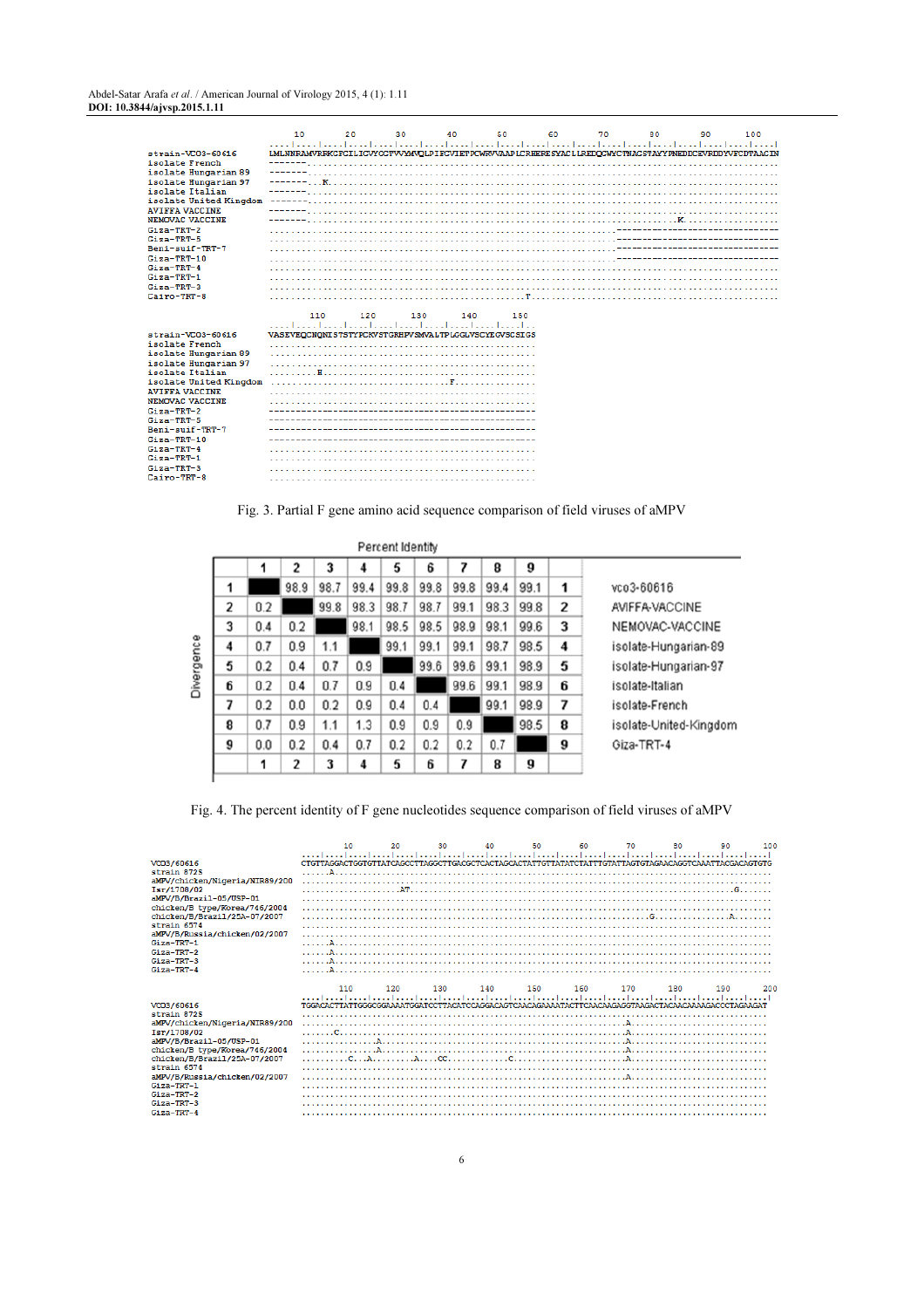Abdel-Satar Arafa et al. / American Journal of Virology 2015, 4 (1): 1.11 DOI: 10.3844/ajvsp.2015.1.11

| VCO3/60616<br>strain 872S<br>aMPV/chicken/Nigeria/NIR89/200<br>Isr/1708/02<br>aMPV/B/Brazil-05/USP-01<br>chicken/B type/Korea/746/2004<br>chicken/B/Brazil/25A-07/2007<br>strain 6574<br>aMPV/B/Russia/chicken/02/2007<br>$Giza-TRT-1$<br>Giza-TRT-2<br>Giza-TRT-3<br>Giza-TRT-4     | 210<br>TACAGGCGACTGGAGCAGGAAAGTTTGAGAGCTGTGGGTATGTGCAAGTTGTTGATGGTGATATGCATGATCGCAGTTATGCTGTACTGGGTGTGTTGA | 220 | 230 | 240 | 250 | 260 | 270 | 280 | 290 | 300 |
|--------------------------------------------------------------------------------------------------------------------------------------------------------------------------------------------------------------------------------------------------------------------------------------|------------------------------------------------------------------------------------------------------------|-----|-----|-----|-----|-----|-----|-----|-----|-----|
| VCO3/60616<br>strain 872S<br>aMPV/chicken/Nigeria/NIR89/200<br>Isr/1708/02<br>aMPV/B/Brazil-05/USP-01<br>chicken/B type/Korea/746/2004<br>chicken/B/Brazil/25A-07/2007<br>strain 6574<br>aMPV/B/Russia/chicken/02/2007<br>Giza-TRT-1<br>$Giza-TRT-2$<br>$Giza-TRT-3$<br>$Giza-TRT-4$ | 310<br>TTGTTTGGGCTTATTGGCTCTTTGT                                                                           | 320 |     |     |     |     |     |     |     |     |

Fig. 5. Partial G gene nucleotide sequence comparison of field viruses of aMPV, the analysis was done based on attachment G gene nucleotide sequences

|                                                                                                                                                                                                                                                                                  | 10                                                                                                          | 20 | 30 | 40 | 50 | 60 | 70 | 80 | 90 | 100 |
|----------------------------------------------------------------------------------------------------------------------------------------------------------------------------------------------------------------------------------------------------------------------------------|-------------------------------------------------------------------------------------------------------------|----|----|----|----|----|----|----|----|-----|
|                                                                                                                                                                                                                                                                                  | المتما ومصارفته المتما متما ومصارفته المتمار بمحارفته المتما وتبط وتبط وتحط وتتما وتتطرف والمتما وتتما وتنط |    |    |    |    |    |    |    |    |     |
| VCO3/60616                                                                                                                                                                                                                                                                       | LLGLVLSALGLTLTSTIVISICISVEOVKLROCVDTYWAENGSLHPGOSTENTSTRGKTTTKDPRRLOATGAGKFESCGYVOVVDGDMHDRSYAVLGGVD        |    |    |    |    |    |    |    |    |     |
| strain 872S                                                                                                                                                                                                                                                                      |                                                                                                             |    |    |    |    |    |    |    |    |     |
| aMPV/chicken/Nigeria/NIR89/200                                                                                                                                                                                                                                                   |                                                                                                             |    |    |    |    |    |    |    |    |     |
| Isr/1708/02                                                                                                                                                                                                                                                                      |                                                                                                             |    |    |    |    |    |    |    |    |     |
| aMPV/B/Brazil-05/USP-01                                                                                                                                                                                                                                                          |                                                                                                             |    |    |    |    |    |    |    |    |     |
| chicken/B type/Korea/746/2004                                                                                                                                                                                                                                                    |                                                                                                             |    |    |    |    |    |    |    |    |     |
| chicken/B/Brazil/25A-07/2007                                                                                                                                                                                                                                                     |                                                                                                             |    |    |    |    |    |    |    |    |     |
| strain 6574                                                                                                                                                                                                                                                                      |                                                                                                             |    |    |    |    |    |    |    |    |     |
| aMPV/B/Russia/chicken/02/2007                                                                                                                                                                                                                                                    |                                                                                                             |    |    |    |    |    |    |    |    |     |
| Giza-TRT-1                                                                                                                                                                                                                                                                       |                                                                                                             |    |    |    |    |    |    |    |    |     |
| Giza-TRT-2                                                                                                                                                                                                                                                                       |                                                                                                             |    |    |    |    |    |    |    |    |     |
| Giza-TRT-3                                                                                                                                                                                                                                                                       |                                                                                                             |    |    |    |    |    |    |    |    |     |
| $Gi$ za-TRT-4                                                                                                                                                                                                                                                                    |                                                                                                             |    |    |    |    |    |    |    |    |     |
| VCO3/60616<br>strain 872S<br>aMPV/chicken/Nigeria/NIR89/200<br>Isr/1708/02<br>aMPV/B/Brazil-05/USP-01<br>chicken/B type/Korea/746/2004<br>chicken/B/Brazil/25A-07/2007<br>strain 6574<br>aMPV/B/Russia/chicken/02/2007<br>Giza-TRT-1<br>Giza-TRT-2<br>$Giza-TRT-3$<br>Giza-TRT-4 | . 1<br>CLGLLAL<br>.<br>.<br>.<br>-------<br>$X$ -----<br>.<br>.<br>.<br>.<br>.<br>.                         |    |    |    |    |    |    |    |    |     |
|                                                                                                                                                                                                                                                                                  |                                                                                                             |    |    |    |    |    |    |    |    |     |

Fig. 6. Partial G gene amino acid sequence comparison of field viruses of aMPV, the analysis was done based on attachment G gene amino acid sequences



Fig. 7. Phylogenetic analysis of aMPV field isolates, the analysis was done based on fusion F protein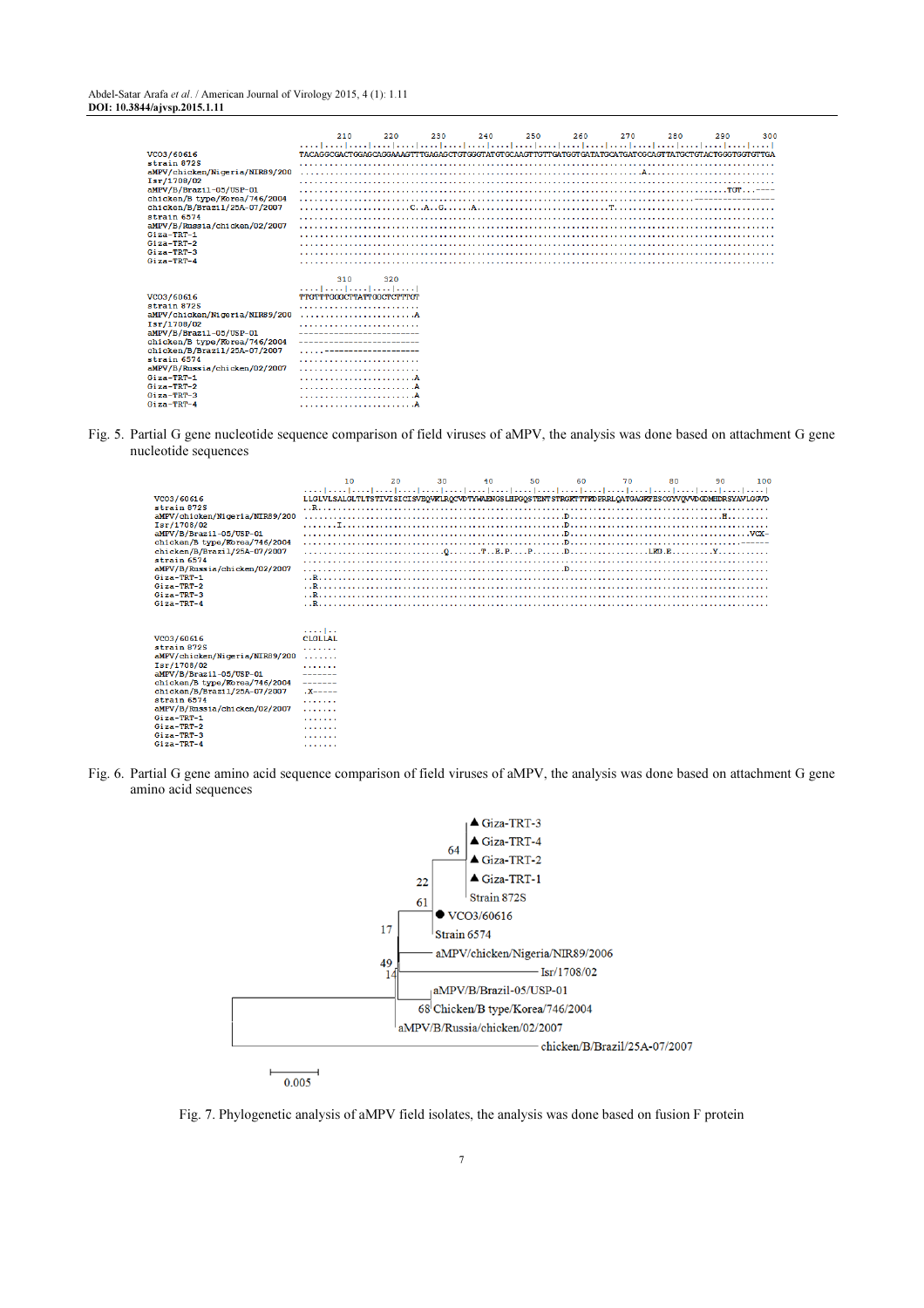|                                    | $\mathbf{1}$ | $\overline{2}$ | 3    | 4    | 5    | 6    |      | 8    | 9    | 10   | 11   | 12    | 13 |
|------------------------------------|--------------|----------------|------|------|------|------|------|------|------|------|------|-------|----|
| 1. VCO3/60616                      |              |                |      |      |      |      |      |      |      |      |      |       |    |
| 2. strain 872S                     | 0.00         |                |      |      |      |      |      |      |      |      |      |       |    |
| 3. aMPV/chicken/Nigeria/NIR89/2006 | 0.01         | 0.01           |      |      |      |      |      |      |      |      |      |       |    |
| 4. Isr/1708/02                     | 0.02         | 0.02           | 0.02 |      |      |      |      |      |      |      |      |       |    |
| 5. aMPV/B/Brazil-05/USP-01         | 0.01         | 0.01           | 0.01 | 0.02 |      |      |      |      |      |      |      |       |    |
| 6. chicken/B type/Korea/746/2004   | 0.01         | 0.01           | 0.01 | 0.02 | 0.00 |      |      |      |      |      |      |       |    |
| 7. chicken/B/Brazil/25A-07/2007    | 0.05         | 0.06           | 0.05 | 0.06 | 0.05 | 0.05 |      |      |      |      |      |       |    |
| 8. strain 6574                     | 0.00         | 0.00           | 0.01 | 0.02 | 0.01 | 0.01 | 0.05 |      |      |      |      |       |    |
| 9. aMPV/B/Russia/chicken/02/2007   | 0.00         | 0.01           | 0.00 | 0.01 | 0.00 | 0.00 | 0.05 | 0.00 |      |      |      |       |    |
| 10. Giza-TRT-1                     | 0.00         | 0.00           | 0.01 | 0.02 | 0.01 | 0.01 | 0.06 | 0.00 | 0.01 |      |      |       |    |
| 11. Giza-TRT-2                     | 0.00         | 0.00           | 0.01 | 0.02 | 0.01 | 0.01 | 0.06 | 0.00 | 0.01 | 0.00 |      |       |    |
| 12. Giza-TRT-3                     | 0.00         | 0.00           | 0.01 | 0.02 | 0.01 | 0.01 | 0.06 | 0.00 | 0.01 | 0.00 | 0.00 |       |    |
| 13. Giza-TRT-4                     | 0.00         | 0.00           | 0.01 | 0.02 | 0.01 | 0.01 | 0.06 | 0.00 | 0.01 | 0.00 | 0.00 | 0.001 |    |

Table 3. Estimates of evolutionary divergence between sequences

The numbers of base substitutions per site from between sequences are shown. Analyses were conducted using the Maximum Composite Likelihood model (Tamura et al., 2004). The analysis involved 13 nucleotide sequences of aMPV G gene. Evolutionary analyses were conducted with MEGA6 (Tamura et al., 2013)

The alignment and percent identity of the G gene identified the highest similarity among Egyptian viruses (up to 100%). The highest divergence was shown with chicken/B/Brazil/25A-07/2007 strain  $(6%)$ , while it was  $2%$  with strain Isr/1708/02. The minimum divergence (0.00) was obtained with strains 872S, 6574 and VCO3 (Table 3).

The phylogenetic tree revealed clustering of Egyptian viruses with strains 872S and 6574 and somewhat differentiated from other related B subtype strains used in comparison of G gene sequencing analysis (Fig. 7).

#### Discussion

The aMPV causes problems in both turkeys and chickens due to moderate to acute respiratory tract infection with a sudden onset and rapid spread through flocks. Based on genetic and serological properties, aMPV can be classified into four distinct subgroups A, B, C and D (OIE, 2008). The first of B subtype of aMPV was isolated in Europe in 1986 from France. However, the aMPV isolated in the UK in the previous year was A subtype. Subsequently, in 1988 and 1989, aMPV B subtype strains were isolated in Italy, Hungary and Spain. B subtype of aMPV was not detected in the UK until 1994 (Naylor et al., 1997). Furthermore, many reports described the detection of A and B subtypes (Cook and Cavanagh, 2002) of aMPV from turkeys and chickens in the Middle East, Asia and Africa.

This work aimed to characterize aMPV from infected turkey flocks in Egypt based on partial sequencing of F and G genes and to differentiate between field and vaccine strains. In this study, aMPV was detected in 8 samples collected from 3 governorates in Egypt (Giza, Beni-Suif and Cairo) from clinically suspected turkey farms. These samples tested positive by RT-PCR for F and G genes. Virus isolation was successful for five isolates through inoculation in chicken eggs and on Vero cells. Further molecular detection using RT-PCR for G and F genes confirmed the five positive isolates of avian metapneumovirus. Analysis of nucleotide sequence relatedness of viral strains of aMPV indicates that the Egyptian viruses were very closely related to each other. The data indicated that these viruses belong to B subtype viruses isolated from Europe. These results raised the concern about vaccination against aMPV and vaccine use in the field. The results suggested that the aMPV was spreading in Egypt over the years due to continuous exposure to aMPV from respiratory illness in the examined farms. However the results are not sufficient to study disease prevalence, but they indicate wide spread nature of infection as the examined farms were distributed in 3 different governorates at middle and middle-south part of Egypt.

The nucleotide sequence comparison for both F and G genes revealed that the Egyptian viruses have highest similarities among each other. The presence of characteristic single nucleotide change in the Egyptian viruses at position 107 (A) in comparison to strain 6574 attachment G protein, while there was another change in position 270 (G to A) similar to strains 872S and 6574 but different from other strains from Nigeria, Korea, Israel and Brazil. This G/A mutation at position 7 of the G gene (Fig. 5) was recently identified as a marker for the AVIFFA/VC03 vaccine (Listorti et al., 2014). They showed that an A rather than T at this position was characteristic of the field strain VC03 being converted to its derived VC03 vaccine (Aviffa/Rhinovax).

Another two VC03 vaccine/progenitor marker positions (3210 and 3391) (Listorti et al., 2014) were also found indicating a greater certainty that the Egyptian viruses were indeed VC03 vaccine derived.

Some researchers indicated that very few mutations are needed to establish or remove attenuation from vaccine strain (Catelli et al., 2006). In another study for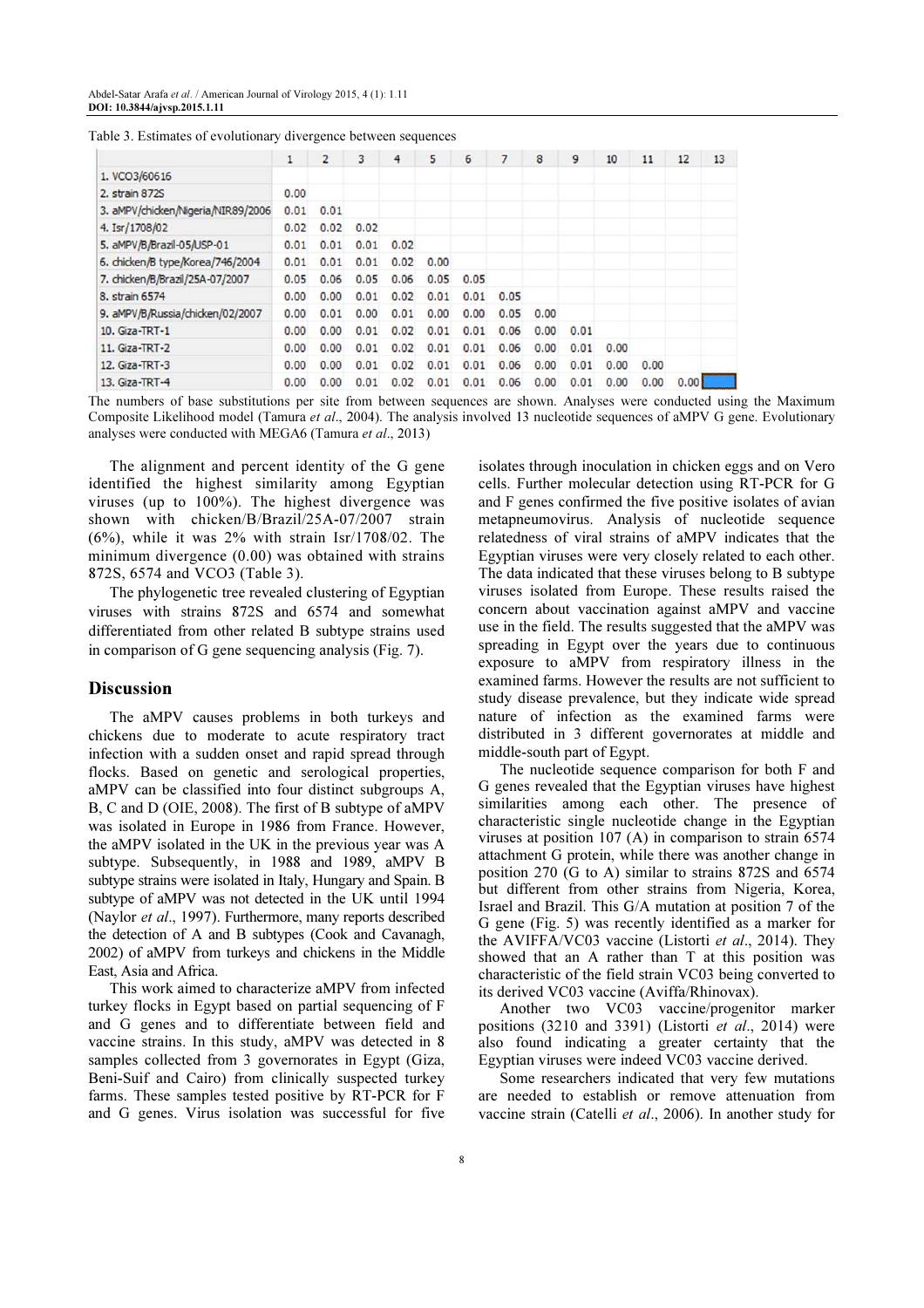comparison of nucleotide (nt) and predicted amino acid (aa) sequences of parental pathogenic strain VCO3/60616 with the attenuated vaccine strain VCO3/50 revealed higher homology with aMPV A subtype virus (Sugiyama et al., 2010), they characterize a total of 18 nt and 10 deduced aa differences between the strains and concluded that one or a combination of several differences could be associated with attenuation of VCO3/50. In this study, the most obvious amino acid changes were noticed in sites G31R and D85G (the numbering from the start codon of the G gene and displayed in Fig. 6 as partial sequencing started from AA29) where the Egyptian isolates shared together with strain VCO3 and 872S in site 31 and with strain 6574 in site 85 and differentiated from other related B subtype stains from Nigeria, Israel, Korea and Brazil (Fig 6).

In previous work, Serine residue in the G proteins and lysine residue in the F protein were found to be exclusive to some field Italian viruses, indicating that those viruses probably originated within Italy and evolved from earlier Italian progenitors (Cecchinato et al., 2010). They also indicated that the Italian field viruses evolved in response to selection pressure from vaccine induced immunity.

The phylogenetic tree indicates clustering of the Egyptian field isolates with other European strains with a slight deviation from the vaccine strains indicating that these field isolates may have a common progenitor originated from vaccine strains.

The percent identity between each other and the vaccine strains (Aviffa® and Nemovac®) was very high (more than 99%) indicating high homology between field and vaccine strain used.

Ongor et al. (2010) detected 36 positive samples and they all belonged to B subtype by molecular genotyping using primers specific to the attachment glycoprotein (G) gene. Partial sequence analysis of DNA of those samples showed 95% homology between the field type and the reference strain aMPV B subtype. Whereas clinically healthy turkeys were vaccinated with A subtype virus vaccine, the flocks with respiratory problems were vaccinated with B subtype virus vaccine (Ongor *et al.*, 2010).

The field reversion to virulence of live vaccines is more likely to occur in avian than in other species because opportunities for horizontal transfer of vaccines have increased a lot due to the higher numbers of vaccination. Some other reports revealed aMPV vaccine reversion to virulence in turkeys, the disease was observed at 3 weeks of age, which was shown to be caused by a vaccine derived reverting virus (Catelli et al., 2006) and in that instance, the flocks had been vaccinated at one day of age with the same live A subtype vaccine. At the same time, there was a detailed report about another Italian A subtype aMPV isolated during a turkey rhinotracheitis outbreak on a large farm of seven-week-old male turkeys

which had only been vaccinated with B subtype vaccine on the seventh day of birth (Lupini, 2011).

In this study, we characterized these vaccine-derived viruses from different vaccination regimens as well as from non-vaccinated flocks which are very close to other infected flocks indicating circulation of these viruses in the field and they were capable of infecting turkeys and incurring the disease. All vaccination regimens contained at least one live vaccine from B subtype and this supports the idea that these filed viruses were originated from vaccine progenitor.

The sequence analysis of the Egyptian viruses clearly showed they were derived from vaccine of the B subtype applied in the field and indicated evidence of reversion of attenuated vaccine virus to virulence. This explanation was also described by others (Catelli et al., 2006) that the vaccine virus is residing in the poults in some region beyond the immediate upper respiratory tract. It may be relevant to note that after some researchers applied an attenuated aMPV which was almost identical to the A subtype vaccine, it could not be detected up to 3 weeks later, turkeys were shown to be fully protected against virulent challenge (Naylor et al., 1998). Virus detections were much later at about 2-5 weeks post vaccination. A previous study showed that when the same vaccine was tested for reversion to virulence trials in experimental conditions, disease was seen after 4 to 10 back passages (Naylor and Jones, 1994). In addition, multiple use of vaccines has adverse effects on their efficacy (Ganapathy *et al.*, 2006).

#### Conclusion

The genotyping analysis and phylogenetic analysis based on F and G genes indicate that the Egyptian field viruses are very similar to the European strains of B subtype of aMPV but with slight deviation from the vaccine strains. This indicates that these field isolates may have a common progenitor originated from vaccine strains. This is the first report describing the emergence of vaccine-derived mutants from the B subtype aMPV in broiler turkey farms in Egypt. This work also shed some light on possible reversion of attenuated vaccine viruses to virulence through their passages in the field.

#### Acknowledgment

The authors would like to acknowledge the Science and Technology Development Fund (STDF), national academy of science, Egypt, project: ID244 for the financial support.

### Author Contributions

The authors contributed to this work as follows: Abdel-Satar Arafa: He is the corresponding author and he designed, followed up and reviewed all the technical work and he prepared the manuscript.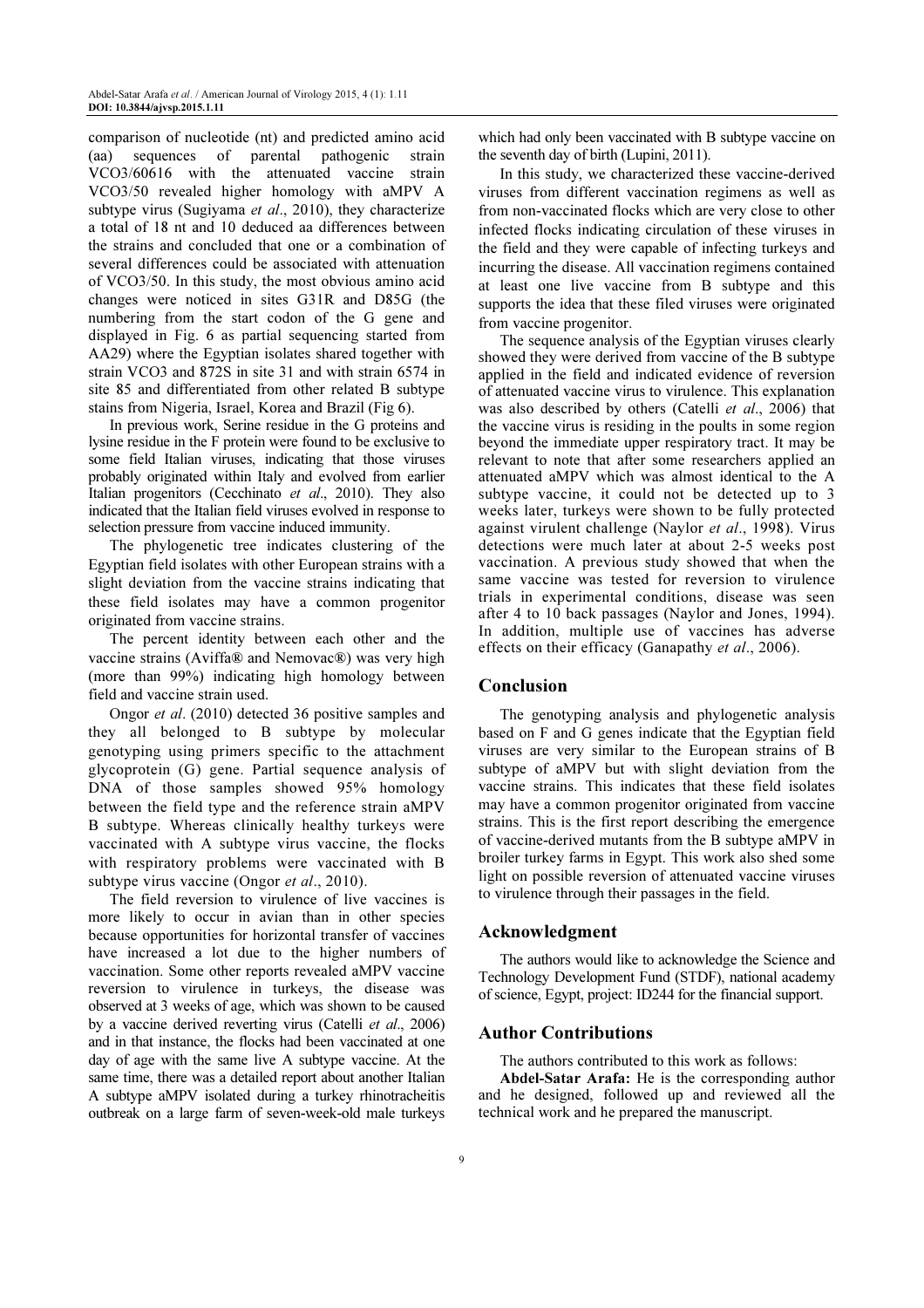Wessam Mady: She is the person on charge for laboratory technical work.

Ahmed Hussein, Sabry Tamam and Hanafy Madbouly: They were sharing sample processing, field observations and they approved, reviewed and followed up the work.

# Conflicts of Interest

The authors declare no conflict of interest.

### References

- Anon, 1985. Turkey rhinotracheitis of unknown aetiology in England and Wales. Preliminary report from the British veterinary poultry association. Veterinary Record, 117: 653-654.
- Bayon-Auboyer, M.H., C. Arnauld, D. Toquin and N. Eterradossi, 2000. c-A/non-B avian Pneumoviruses (APV) reveal a novel APV subgroup. J. Gen. Virol., 81: 2723-2733.
- Buys, S.B., J.H. Dv Preez and H.J. Els, 1989. The isolation and attenuation of a virus causing rhinotracheitis in turkeys in South Africa. Onderstepoort J. Vet. Res., 56: 87-98. PMID: 2748138
- Catelli, E., M. Cecchinato, C.E. Savage, R.C. Jones and C.J. Naylor, 2006. Demonstration of loss of attenuation and extended field persistence of a live avian metapneumovirus vaccine. Vaccine, 24: 6476-6482. DOI: 10.1016/j.vaccine.2006.06.076
- Cavanagh, D., K. Mawditt, P. Britton and C.J. Naylor, 1999. Longitudinal field studies of infectious bronchitis virus and avian pneumovirus in broilers using type-specific polymerase chain reactions. Avian Pathol., 28: 593-605. DOI: 10.1080/03079459994399
- Cecchinato, M., E. Catelli, C. Lupini, E. Ricchizzi and J. Clubbe et al., 2010. Avian Metapneumovirus (AMPV) attachment protein involvement in probable virus evolution concurrent with mass live vaccine introduction. Vet. Microbiol., 146: 24-34. DOI: 10.1016/j.vetmic.2010.04.014
- Collins, M.S. and R.E. Gough, 1988. Characterization of a virus associated with turkey rhinotracheitis. J. Gen. Virol., 69: 909-916. DOI: 10.1099/0022-1317-69-4-909
- Cook, J.K.A., M.M. Ellis, C.A. Dolby, H.C. Holmes and P.M. Finney, 1989a. A live attenuated turkey rhinotracheitis virus vaccine. 1. Stability of the attenuated strain. Avian Pathol., 18: 511-522. DOI: 10.1080/03079458908418624
- Cook, J.K.A., H.C. Holmes, P.M. Finney, C.A. Dolby and M.M. Ellis, 1989b. A live attenuated turkey rhinotracheitis virus vaccine. 2. The use of attenuated strain as an experimental vaccine. Avian Pathol., 18: 523-534. DOI: 10.1080/03079458908418624
- Cook, J.K.A. and M.M. Ellis, 1990. Attenuation of turkey rhinotracheitis virus by alternative passage in embryonated chicken eggs and tracheal organ cultures. Avian Pathol., 19: 181-186. DOI: 10.1080/03079459008418668
- Cook, J.K., B.V. Jones, M.M. Ellis, J. Li and D. Cavanagh, 1993. Antigenic differentiation of strains of turkey rhinotracheitis virus using monoclonal antibodies. Avian Pathol., 22: 257-273. DOI: 10.1080/03079459308418919
- Cook, J.K.A., M.B. Huggins, S.J. Orvell and D.A. Senne, 1999. Preliminary antigenic characterization of an avian pneumovirus isolated from commercial turkeys in Colorado, USA. Avian Pathol., 28: 607-617. DOI: 10.1080/03079459994407
- Cook, J.K. and D. Cavanagh, 2002. Detection and differentiation of avian pneumoviruses (metapneumoviruses). Avian Pathol., 31: 117-132. DOI: 10.1080/03079450120118603
- Ganapathy, K., V. Todd, P. Cargill, E. Montiel and R.C. Jones, 2006. Interaction between a live avian pneumovirus vaccine and two different Newcastle disease virus vaccines in broiler chickens with maternal antibodies to Newcastle disease virus. Avian Pathol., 35: 429-434. DOI: 10.1080/03079450601007518
- Giravd, P., G. Bennejean, M. Guitret and D. Toquin, 1986. A possible viral candidate for the aetiology of turkey rhinotracheitis. Vet. Record, 118: 81. DOI: 10.1136/vr.118.3.81-b
- Gough, R.E., 2003. Avian Pneumoviruses. In: Diseases of Poultry, Saif, Y.M. and H.J. Barnes (Eds.), Blackwell Publishing, USA, pp: 92-99.
- Hafez, H.M., M. Hess, C. Prusas, C.J. Naylor and D. Cavanagh, 1980s. Presence of avian pneumovirus type a in continental Europe during the 1980s. J. Vet. Med., 47: 629-633.

DOI: 10.1046/j.1439-0450.2000.00398.x

- Johnson, P.R., M.K. Spriggs, R.A. Olmsted and P.L. Collins, 1987. The G glycoprotein of human respiratory syncytial viruses of subgroups A and B: Extensive sequence divergence between antigenically related proteins. Proceedings of the National Academy of Sciences, U.S.A. 84: 5625-562. DOI: 10.1073/pnas.84.16.5625
- Juhasz, K. and A.J. Easton, 1994. Extensive sequence variation in the attachment (G) protien gene of avian pneumovirus: Evidence for two distinct subgroups. J. Gen. Virol., 75: 2873-2880. DOI: 10.1099/0022-1317-75-11-2873
- Listorti, V., C. Lupini, M. Cecchinato, P. Pesente and G. Rossi et al., 2014. Rapid detection of subtype B avian metapneumoviruses using RT-PCR restriction endonuclease digestion indicates field circulation of vaccine-derived viruses in older turkeys. Avian Pathol., 43: 51-6.

DOI: 10.1080/03079457.2013.866212